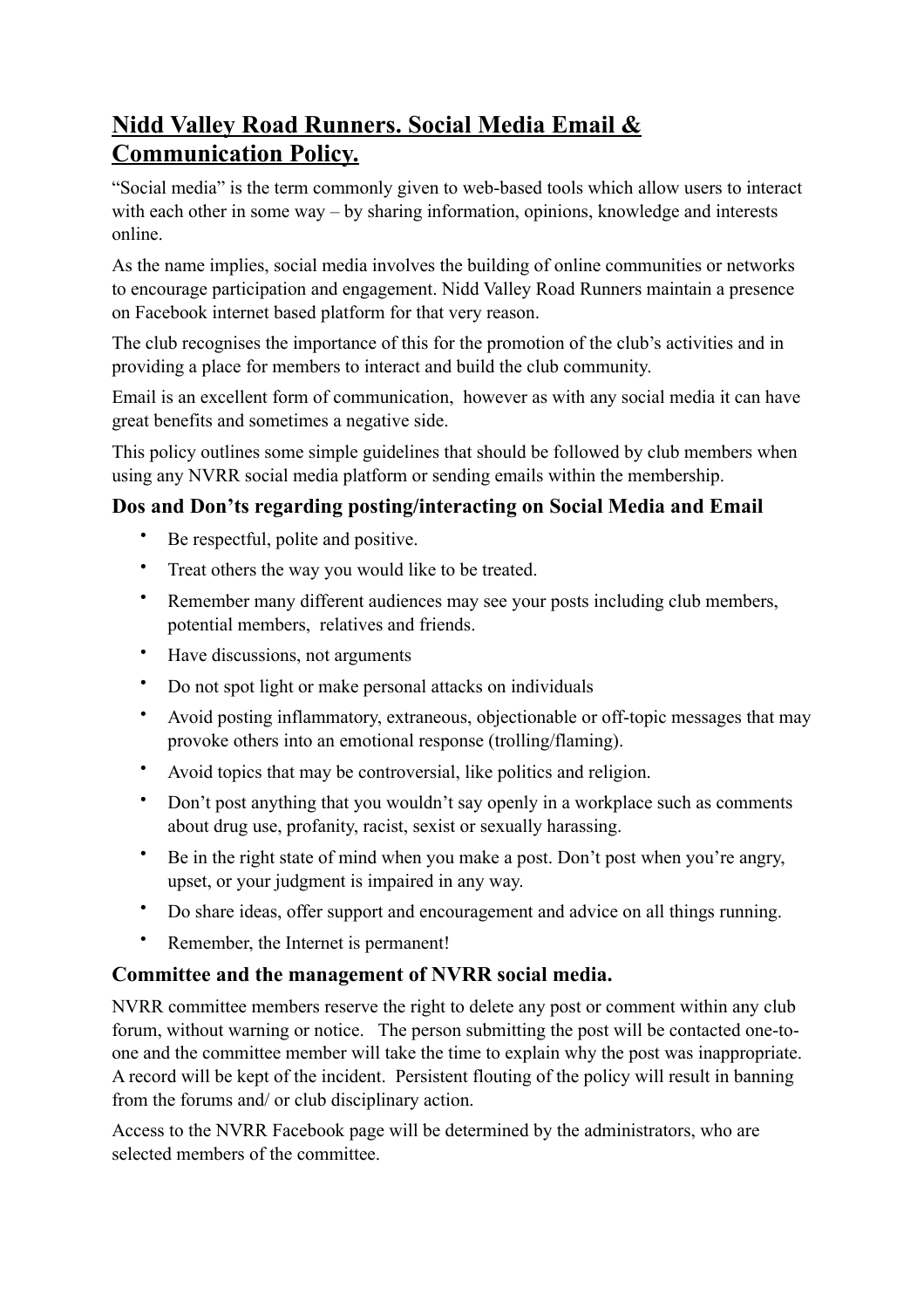Similarly the removal of a person from the NVRR Facebook page will be the responsibility of the administrators.

#### **Complaints**

If you have any concerns and wish to complain about any post please contact the welfare officer detailing your complaint. The complaint will then be investigated by the NVRR committee.

#### **Useful Links**

Uk Athletics Social Media Guidance February 2020